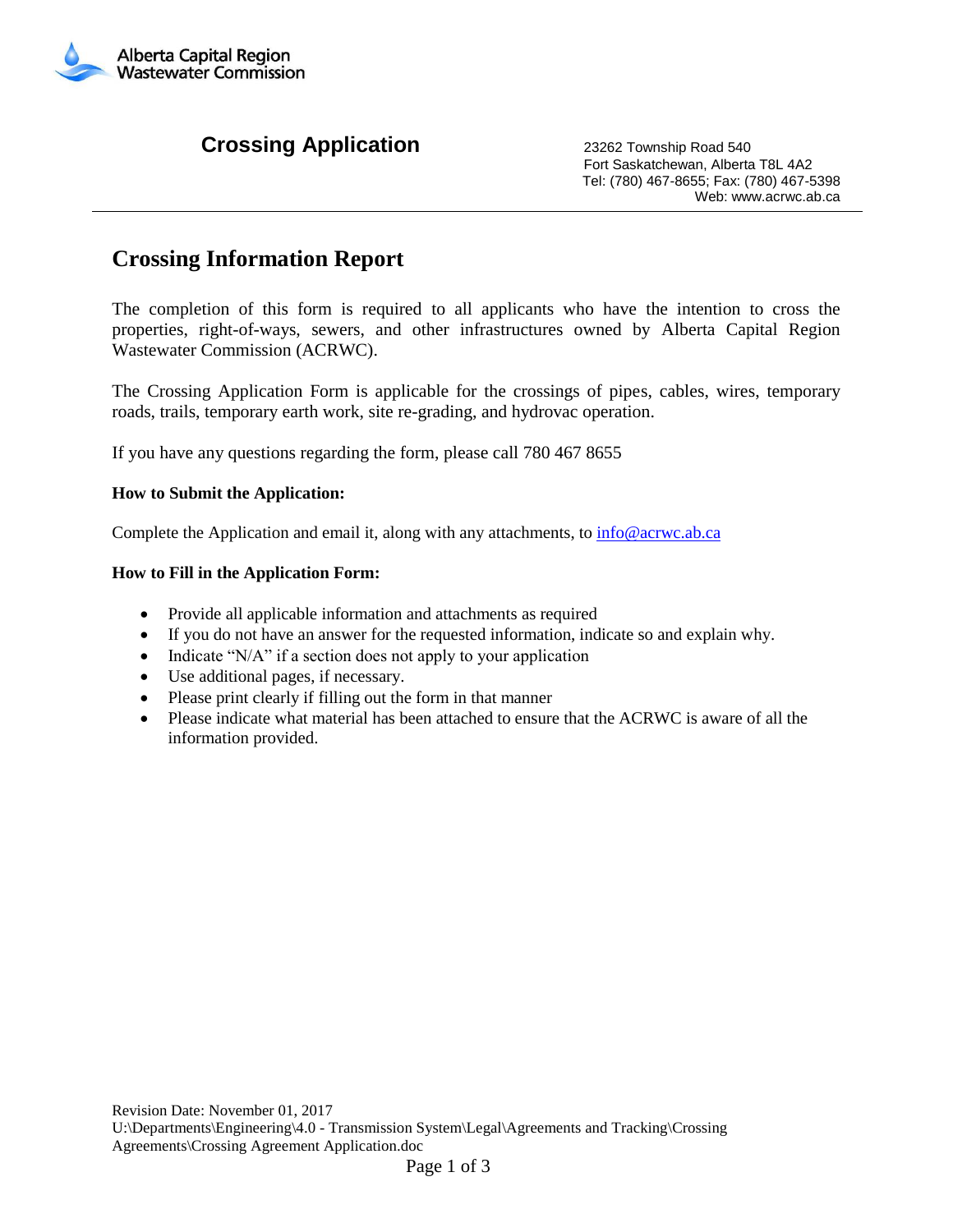|                | <b>Crossing Information Report</b>                                |                               |              |                                             |  |  |
|----------------|-------------------------------------------------------------------|-------------------------------|--------------|---------------------------------------------|--|--|
| $\mathbf{1}$   | <b>Requesting Company Name:</b>                                   |                               |              |                                             |  |  |
|                |                                                                   |                               |              |                                             |  |  |
| $\overline{2}$ | <b>Contact Information</b>                                        |                               |              |                                             |  |  |
|                | Contact Person & Title:                                           |                               |              |                                             |  |  |
|                | Company Name:                                                     |                               |              |                                             |  |  |
|                | <b>Business Mailing Address:</b>                                  |                               |              |                                             |  |  |
|                | Town or City:                                                     |                               | Postal Code: |                                             |  |  |
|                | Telephone:                                                        | Fax:                          |              | Email:                                      |  |  |
| 3.             | <b>Application Agency Name (if applicable):</b>                   |                               |              |                                             |  |  |
|                |                                                                   |                               |              |                                             |  |  |
| 4.             | <b>Contact Information of the Agency (if applicable)</b>          |                               |              |                                             |  |  |
|                | Contact Person & Title:                                           |                               |              |                                             |  |  |
|                | Company Name:                                                     |                               |              |                                             |  |  |
|                | <b>Business Mailing Address:</b>                                  |                               |              |                                             |  |  |
|                | Town or City:                                                     | Postal Code:                  |              |                                             |  |  |
|                | Telephone:                                                        | Fax:                          | Email:       |                                             |  |  |
| 3.             | <b>Site Information</b>                                           |                               |              |                                             |  |  |
|                | Crossing Location legal description: Section___Twp.____Range___W4 |                               |              |                                             |  |  |
|                |                                                                   |                               |              |                                             |  |  |
|                |                                                                   |                               |              |                                             |  |  |
|                | Proposed Crossing:                                                |                               |              | Earth works and regrading<br><u>Cothers</u> |  |  |
|                |                                                                   | Specify if Others is checked: |              |                                             |  |  |

Revision Date: November 01, 2017

U:\Departments\Engineering\4.0 - Transmission System\Legal\Agreements and Tracking\Crossing Agreements\Crossing Agreement Application.doc